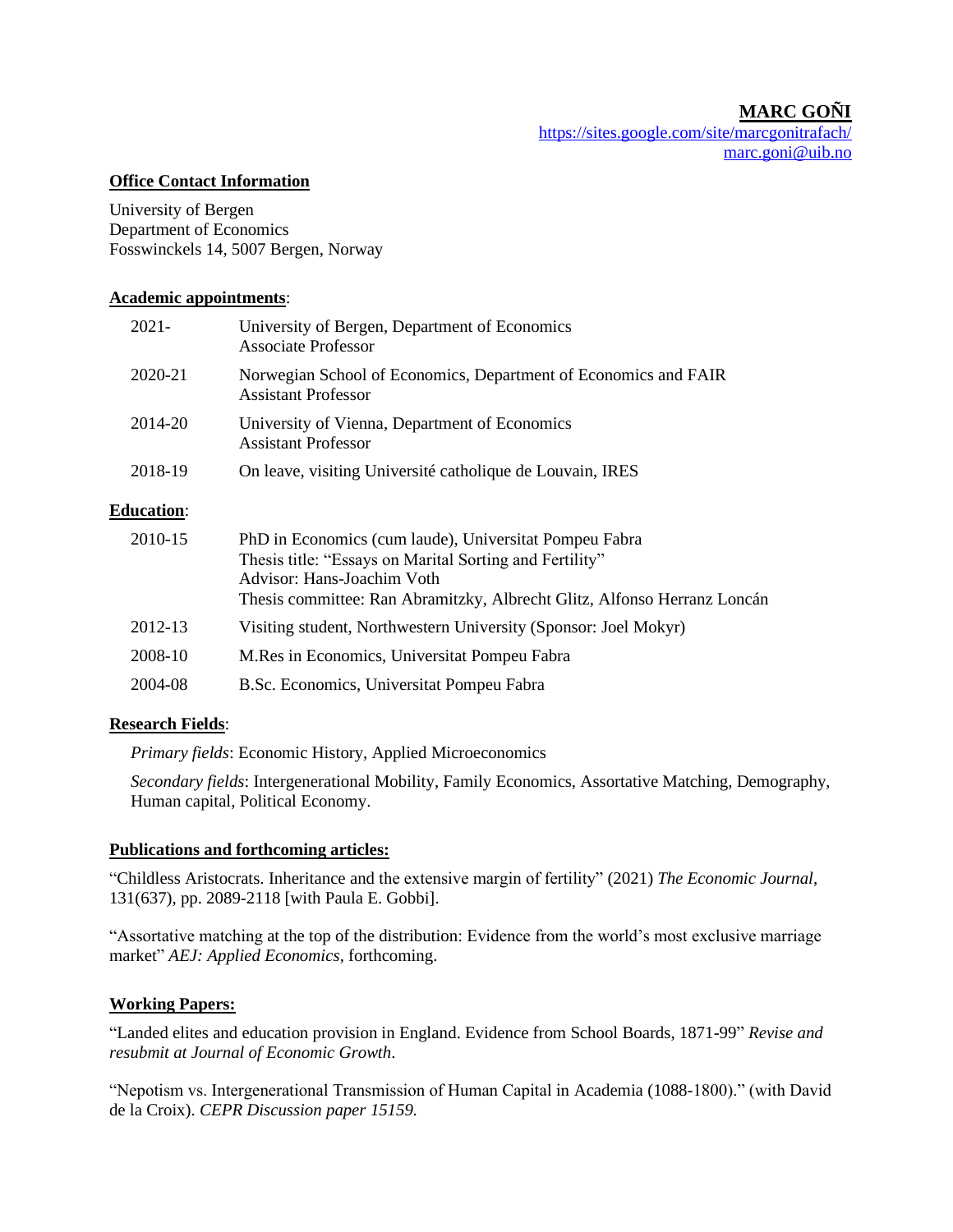["Kissing cousins. Estimating the causal effect of consanguinity on fertility using evidence from the](https://sites.google.com/site/marcgonitrafach/home/research/kissing_cousins.pdf?attredirects=0&attachauth=ANoY7cpSEMVQ3r6pPVHjMg2lVyy3DkGh6is57AqycMi3zFO5_-2LVBqJY1Upq1CSVHlRl37X94z7nFkCLOmuIm1tmJG0JUvwEpdVh1Qm1ENhNqfGyrDGMfgaeWGkIfcDsAX521faXGOwZm16HeFj1B6d4l3ETkSKjgA0GnB8XWIrTArD4zSsCpPdPNuj4x8V8RMcP-xcxFUwT2rueON_FFvRHuw2Wmp-dd1jnJ1IV_7GjVxegk5BgP45Bazi-gGvPiAWGqdEzTKf)  [London Season.](https://sites.google.com/site/marcgonitrafach/home/research/kissing_cousins.pdf?attredirects=0&attachauth=ANoY7cpSEMVQ3r6pPVHjMg2lVyy3DkGh6is57AqycMi3zFO5_-2LVBqJY1Upq1CSVHlRl37X94z7nFkCLOmuIm1tmJG0JUvwEpdVh1Qm1ENhNqfGyrDGMfgaeWGkIfcDsAX521faXGOwZm16HeFj1B6d4l3ETkSKjgA0GnB8XWIrTArD4zSsCpPdPNuj4x8V8RMcP-xcxFUwT2rueON_FFvRHuw2Wmp-dd1jnJ1IV_7GjVxegk5BgP45Bazi-gGvPiAWGqdEzTKf)"

## **Work in progress:**

Gender-biased Technological Change and Structural Transformation (with Philipp Ager and Kjell G. Salvanes).

Inheritance and fertility decline (with Victor Gay and Paula E. Gobbi).

Witch trials and gender differences in trust (with Despina Gavresi and Anastasia Litina).

Teachers and upper-tail human capital: Evidence from England during the Industrial Revolution.

### **Teaching Experience:**

Econometrics (Masters), Norwegian School of Economics (NHH). 2021

Macroeconomic Theory and Policy (Masters), Norwegian School of Economics (NHH). 2020

Empirical methods of Economic History (Doctoral course), Université catholique de louvain. 2019

Empirical methods of Economic History (Masters), Univiersity of Vienna. 2018, 2020

Economic History (BA), University of Vienna. 2014-20

Empirical methods of Economic History (BA), Univiersity of Vienna. 2014-17

Macroeconomics, University of Vienna. 2017

Supervision of Bachelor thesis, Univiersity of Vienna. 2015-20

#### **Professional Activities:**

Referee *Econometrica, The Quarterly Journal of Economics, The Review of Economic Studies, The Economic Journal, Journal of Economic Growth, Journal of Economic History, Explorations in Economic History, The European Review of Economic History*.

## **Conferences and Workshops:**

| 2021 | CEPR Eighth Economic History Symposium (online), SAET (online), LSE/UCD Econ<br>Hist Coffee Hour (online)                                                                                             |
|------|-------------------------------------------------------------------------------------------------------------------------------------------------------------------------------------------------------|
| 2019 | HEDG (U Southern Denmark), CEREC (Brussels), 4 <sup>th</sup> ARC Workshop (Durbuy), EEA-<br><b>ESEM</b> (Manchester)                                                                                  |
| 2018 | SIOE (Montreal), ASREC (Luxembourg)                                                                                                                                                                   |
| 2017 | SAET (Faro), SAE (Barcelona)                                                                                                                                                                          |
| 2016 | GOEK: Fertility (Essen), The importance of elites and their demography for knowledge<br>and development (Louvain-la-Neuve), OLG Days (Luxembourg)                                                     |
| 2015 | Ronald Coase Institute Workshop on Institutional Analysis (Hong Kong), Summer<br>Workshop in Economic Growth (Warwick), Economic History Association (Nashville),<br><b>FRESH</b> meeting (Barcelona) |
| 2014 | SAE (Palma de Mallorca)                                                                                                                                                                               |
| 2013 | SAE (Santander), Economic History Association (Washington), 7th World Congress of<br>Cliometrics, (Hawaii), All-UC Economic History Conference (Chapman), Economic<br><b>History Society (York)</b>   |